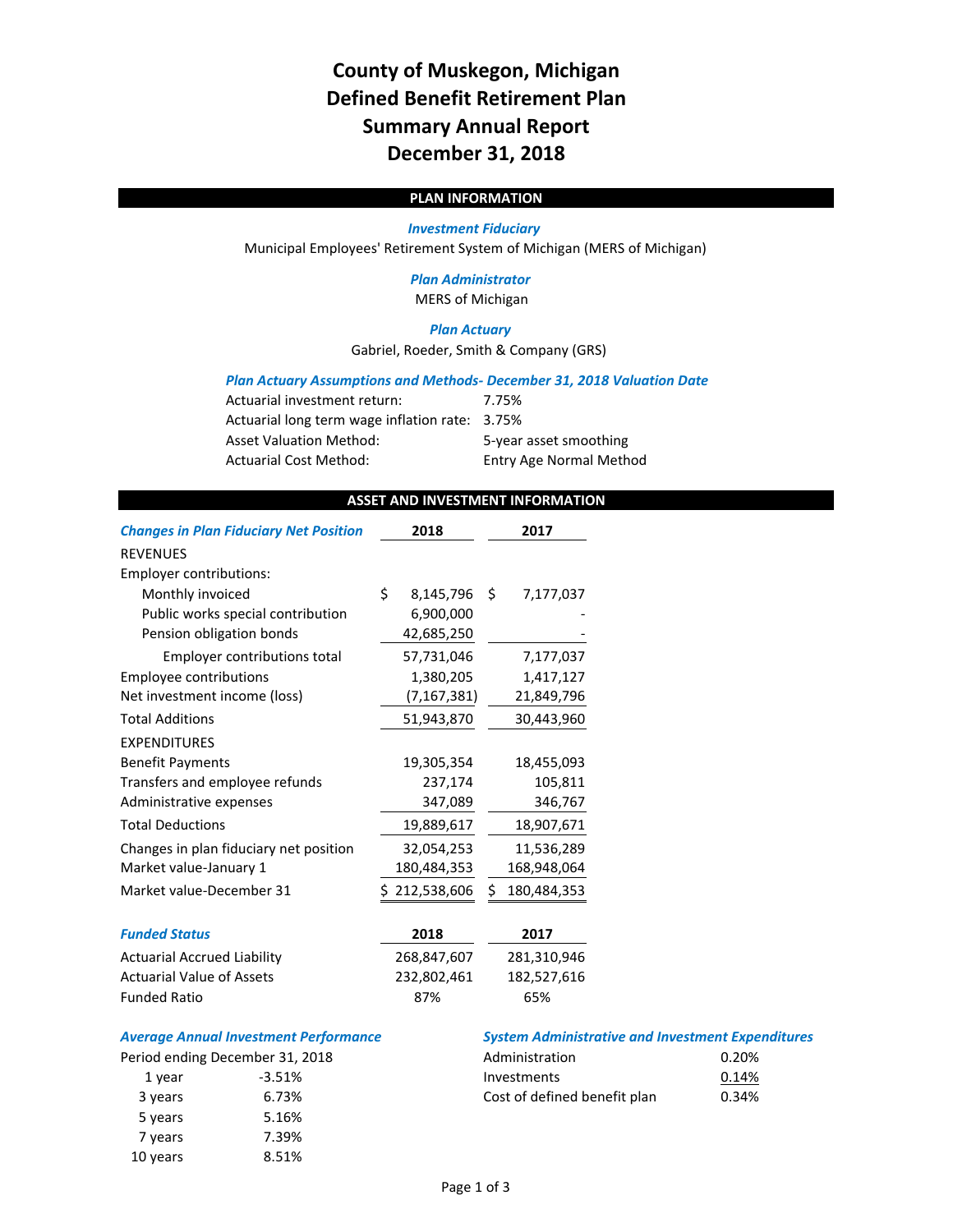## **County of Muskegon, Michigan Defined Benefit Retirement Plan Summary Annual Report December 31, 2018**

### *Contribution Rates by Division as <sup>a</sup> Percentage of Active Member Valuation Payroll*

**Based on Actuarial Valuation Reports dated December 31, 2017 and 2018**

#### **For the fiscal years beginning October 1, 2019 and 2020**

|                                |       | <b>Components of Employer Contribution Rates</b> |                           |                          |                          |                      |        |              | Employee |
|--------------------------------|-------|--------------------------------------------------|---------------------------|--------------------------|--------------------------|----------------------|--------|--------------|----------|
|                                |       | Employer                                         |                           | Amortization of Unfunded |                          | Computed             |        | Contribution |          |
| <b>Employee Division</b>       |       | Normal Cost                                      | Accrued Liability (UAL) * |                          |                          | <b>Employer Rate</b> |        | Rates        |          |
| (hired after dates)            | 2019  | 2020                                             | 2019                      | Amort Pd                 | 2020                     | 2019                 | 2020   | 2019         | 2020     |
| 01 - Public Works              | 7.18% | 6.05%                                            | 38.46%                    | 10                       | 0.00%                    | 45.64%               | 6.05%  | 4.51%        | 4.51%    |
| 90 - Public Works (2/1/2011)   | 7.55% | 6.20%                                            | 2.26%                     | 10                       | 0.00%                    | 9.81%                | 6.20%  | 6.50%        | 6.50%    |
| 04 - MCF Union                 | 2.64% | $\sim$                                           | 95.03%                    | 14                       | $\sim$                   | 97.67%               |        | 8.57%        | 8.57%    |
| 42 - MCF Union (3/1/2010)      | 5.26% |                                                  | $-5.26%$                  | 10                       |                          |                      |        | 4.00%        | 4.00%    |
| 10 - General Local 214         | 7.67% | 6.63%                                            | 26.53%                    | 14                       | 12.68%                   | 34.21%               | 19.31% | 3.84%        | 3.84%    |
| 91 - Gen Local 214 (11/1/2010) | 6.56% | 5.50%                                            | 0.95%                     | 10                       | 0.00%                    | 7.51%                | 5.50%  | 6.00%        | 6.00%    |
| 11 - General Nonunion          | 5.37% | 4.48%                                            | 28.05%                    | 12                       | 10.87%                   | 33.42%               | 15.35% | 5.41%        | 5.41%    |
| 12 - District Court            | 8.08% | 7.86%                                            | 56.47%                    | 10                       | 19.58%                   | 64.55%               | 27.44% | 1.50%        | 1.50%    |
| 13 - Health Dept Nurses        |       |                                                  |                           | 10                       |                          |                      |        | 4.05%        | 4.05%    |
| 14 - CMH Workers               | 6.68% | 7.94%                                            | 36.38%                    | 14                       | 70.86%                   | 43.06%               | 78.80% | 3.86%        | 3.86%    |
| 19 - CMH Workers (9/1/2010)    |       |                                                  |                           | 10                       |                          |                      |        | 5.86%        | 5.86%    |
| 15 - Judges                    | 4.86% | 2.82%                                            | 50.54%                    | 12                       | 22.93%                   | 55.40%               | 25.75% | 4.13%        | 4.13%    |
| 17 - Com/Electeds/Admin/Dir    | 5.77% | 4.90%                                            | 101.22%                   | 12                       | 20.39%                   | 106.99%              | 25.29% | 5.20%        | 5.20%    |
| 20 - Corrections Officers      | 8.52% | 8.41%                                            | 16.47%                    | 14                       | 11.71%                   | 24.99%               | 20.12% | 2.69%        | 2.69%    |
| 24 - Corrections (9/1/2010)    | 5.99% | 6.05%                                            | 1.76%                     | 14                       | 1.67%                    | 7.74%                | 7.71%  | 5.69%        | 5.69%    |
| 22 - Deputies Local 214        | 8.07% | 6.80%                                            | 42.69%                    | 14                       | 4.51%                    | 50.76%               | 11.30% | 5.00%        | 5.00%    |
| 25 - Deputies (1/1/2011)       | 7.85% | 6.54%                                            | 1.68%                     | 10                       | 0.00%                    | 9.52%                | 6.54%  | 6.50%        | 6.50%    |
| 23 - Sheriff Command           | 5.47% | 4.98%                                            | 67.08%                    | 14                       | 2.62%                    | 72.55%               | 7.59%  | 7.33%        | 7.33%    |
| 26 - Command (1/1/2011)        |       |                                                  | $\overline{\phantom{a}}$  | n/a                      | $\overline{\phantom{a}}$ |                      |        |              |          |
| 41 - AFSCME #570               | 3.54% | $\sim$                                           | 43.19%                    | 10                       | $\overline{\phantom{a}}$ | 46.74%               | $\sim$ | 5.58%        | 5.58%    |
| Weighted Average Percentage    | 6.33% | 5.52%                                            | 32.63%                    |                          | 10.92%                   | 38.97%               | 16.45% | 4.83%        | 4.83%    |

\* Amortization period shown in years as of 12/31/2018. All divisions closed to new hires prior to 2018, with new hires not covered by MERS Defined Benefit Plan or Hybrid Plan Provisions. The amortization period was shortened in order to ensure adequate funding of the closed division. The UAL is being amortized using the "Accelerated to 5‐Year Amortization Method" under which the otherwise applicable MERS‐wide standard amortization period for positive unfunded liabilities in effect in the valuation year in which the division is closed is decreased annually by 2 years until the period reaches 6 or 5 years. Each year thereafter the amortization period is decreased by one year each valuation year until the unfunded liability is paid off. (The standard amortization period for <sup>a</sup> division with negative initial UAL is 10 years, with the 10 year period reestablished with each annual actuarial valuation.)